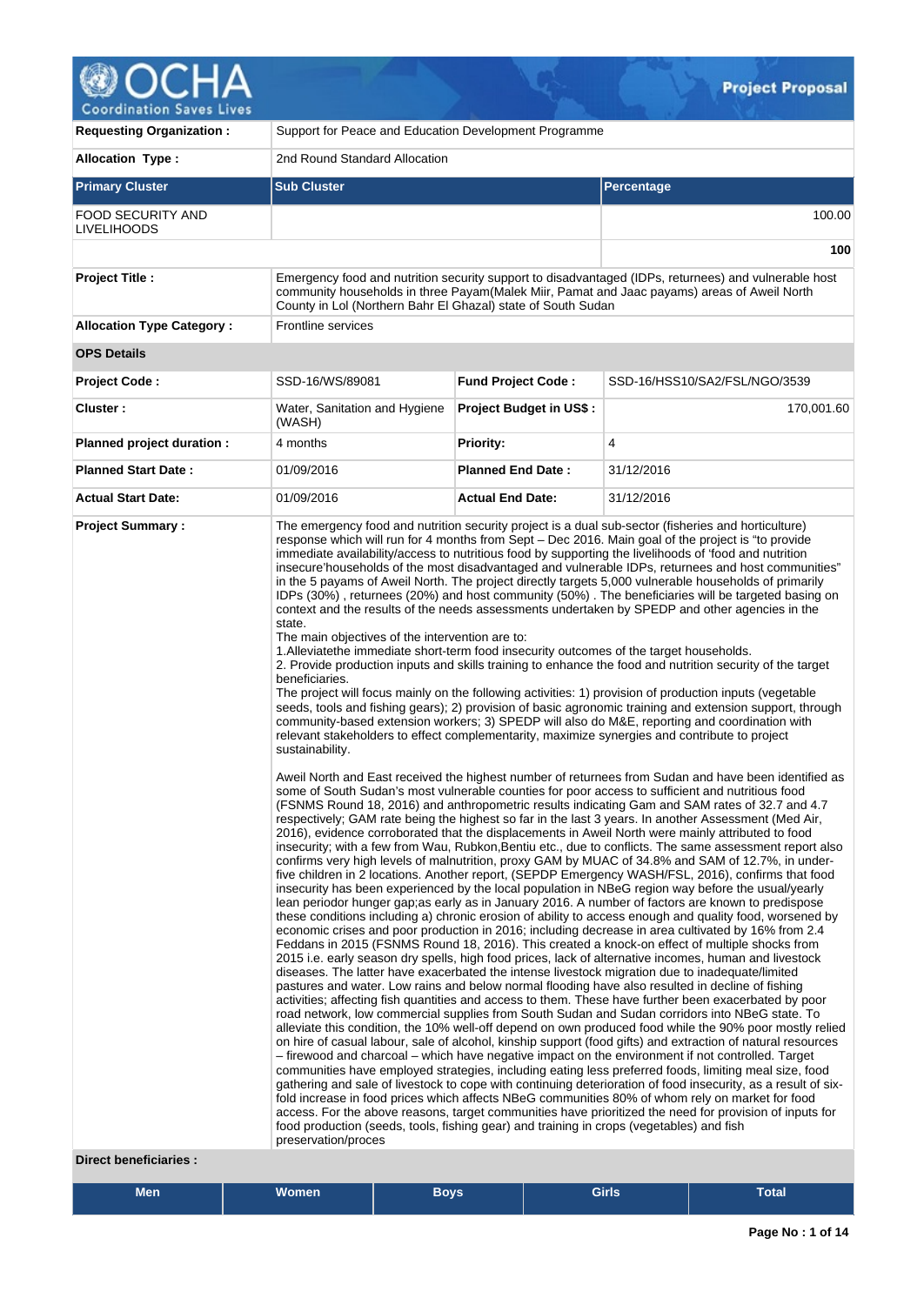| 2,050                       | 2,100      | 350   |             | 500          | 5,000        |
|-----------------------------|------------|-------|-------------|--------------|--------------|
| <b>Other Beneficiaries:</b> |            |       |             |              |              |
| <b>Beneficiary name</b>     | <b>Men</b> | Women | <b>Boys</b> | <b>Girls</b> | <b>Total</b> |
| Internally Displaced People | 615        | 630   | 105         | 150          | 1,500        |
| <b>Refugee Returnees</b>    | 410        | 420   | 70          | 100          | 1,000        |
| People in Host Communities  | 1.025      | .050  | 175         | 250          | 2.500        |

# **Indirect Beneficiaries :**

## **Catchment Population:**

## **Link with allocation strategy :**

General food distribution (GFD) data(SPEDP Multi Sector Camp Assessment, 2016), indicated that an estimated 20,000 mainly transit IDP households, in Aweil North, are expected to get food from Concern and WFP. This corresponds with a UNOCHA report that 55,000 IDPs from Aweil North/West and Aweil East had moved into Sudan, due to food insecurity, as the people are unable to cope with ever rising food prices. Prevalence of food insecurity amongst the stranded populations, aggravated by conflicts over grazing resources (pasture/water) with Arab nomads from Sudan and with high diseases (diarrhea, typhoid, worms etc.) incidences due to lack of clean drinking water; of which 90% population drinks untreated water. Positive correlations with malnutrition have been linked with poor child feeding practices, adopted due to lack of milk in poorly fed lactating mothers, poor hygiene and drinking unsafe river/pools' water; which locals mentioned as causes of the diseases they suffer from (Med Air Emergency Assessment, 2016). Women have resorted to weaving thatch grass and selling to Arab traders and the men similarly cut trees and sell the poles - a threat to the environment – to Arab traders as they wait for the rainy season (SPEDP WASH Report, 2016).

Disruption of market access, unfavorable livestock and labour to cereals terms of trade, high market dependency, very high GAM and SAM rates and poor 2015 harvests all justify the elements of the South Sudan Humanitarian Fund (SSHF), 2016 second round allocation strategy. Two of the three elements of the strategy focus on the main components of this intervention, which are alleviating food insecurity by provision of production inputs a) vegetable seeds and training and b) provision of fishing gear and handling equipment are in line with the FSL Cluster priorities for 2016. The relevance of the priorities entails focus on available resources e.g. fish in rivers and flood plain waters traditional to the riverine and proximity communities of NBeG region, focus on IDPs/returnees who have not planted and supporting market gaps e.g. lack of fisheries equipment in the disrupted local markets. With respect to vegetables, the seeds can be locally procured as they are readily available. Thus the strategy stimulates the local market, using project funds to buy the inputs and thus enable farmers access them.

Secondly, the strategy allows for all season production of vegetables, through supporting and training target farmers in how to do dry season farming in residual waters of NBeG flood plains and/or in the rivers and water pools in the rainy season. To achieve the goal of mitigating immediate food security needs, the strategy provides for the propagation of quick maturing short cycle vegetables; which are nutrient dense and mitigate the malnutrition outcomes; which are especially prevalent in under five children. This fits in with the SSHF overarching strategy 3.a) focusing on a scale-up response to the food insecurity and nutrition crisis particularly in NBeG, with a population of nearly 1.4 m,where the number of severely food insecure has increased from about 50% in April to 60% in July 2016 (IPC Update, 2016) and GAM and SAM rates have doubled the emergency level malnutrition thresholds. The intervention is also aligned with "life-saving and timecritical assistance", focusing on immediate actions to restore/protect food availability and livelihoods of disadvantaged vulnerable persons (CERF, 2010).

## **Sub-Grants to Implementing Partners :**

| <b>Partner Name</b>                                   | <b>Partner Type</b> | <b>Budget in US\$</b>       |  |
|-------------------------------------------------------|---------------------|-----------------------------|--|
|                                                       |                     |                             |  |
|                                                       |                     |                             |  |
|                                                       |                     |                             |  |
| Other funding secured for the same project (to date): |                     |                             |  |
| <b>Other Funding Source</b>                           |                     | <b>Other Funding Amount</b> |  |
|                                                       |                     |                             |  |

## **Organization focal point :**

| <b>Name</b>                      | <b>Title</b>                  | <b>Email</b>             | Phone         |  |  |  |  |
|----------------------------------|-------------------------------|--------------------------|---------------|--|--|--|--|
| Mr. Soro Mike Hakim              | <b>Chief Excutive Officer</b> | SPEDP.DIRECTOR@gmail.com | +211955028317 |  |  |  |  |
| Mr. Asiba Isaac                  | Program Officer - FSL         | asiba.spedp@gmail.com    | +211956389714 |  |  |  |  |
| Tereka James Losuba              | <b>Operation Manager</b>      | jameslosuba@gmail.com    | +211955028736 |  |  |  |  |
| Mr. Ronald Dunyo                 | <b>Finance Manager</b>        | ronalddunyo@gmail.com    | +211955600100 |  |  |  |  |
| <b>BACKGROUND</b>                |                               |                          |               |  |  |  |  |
| 1. Humanitarian context analysis |                               |                          |               |  |  |  |  |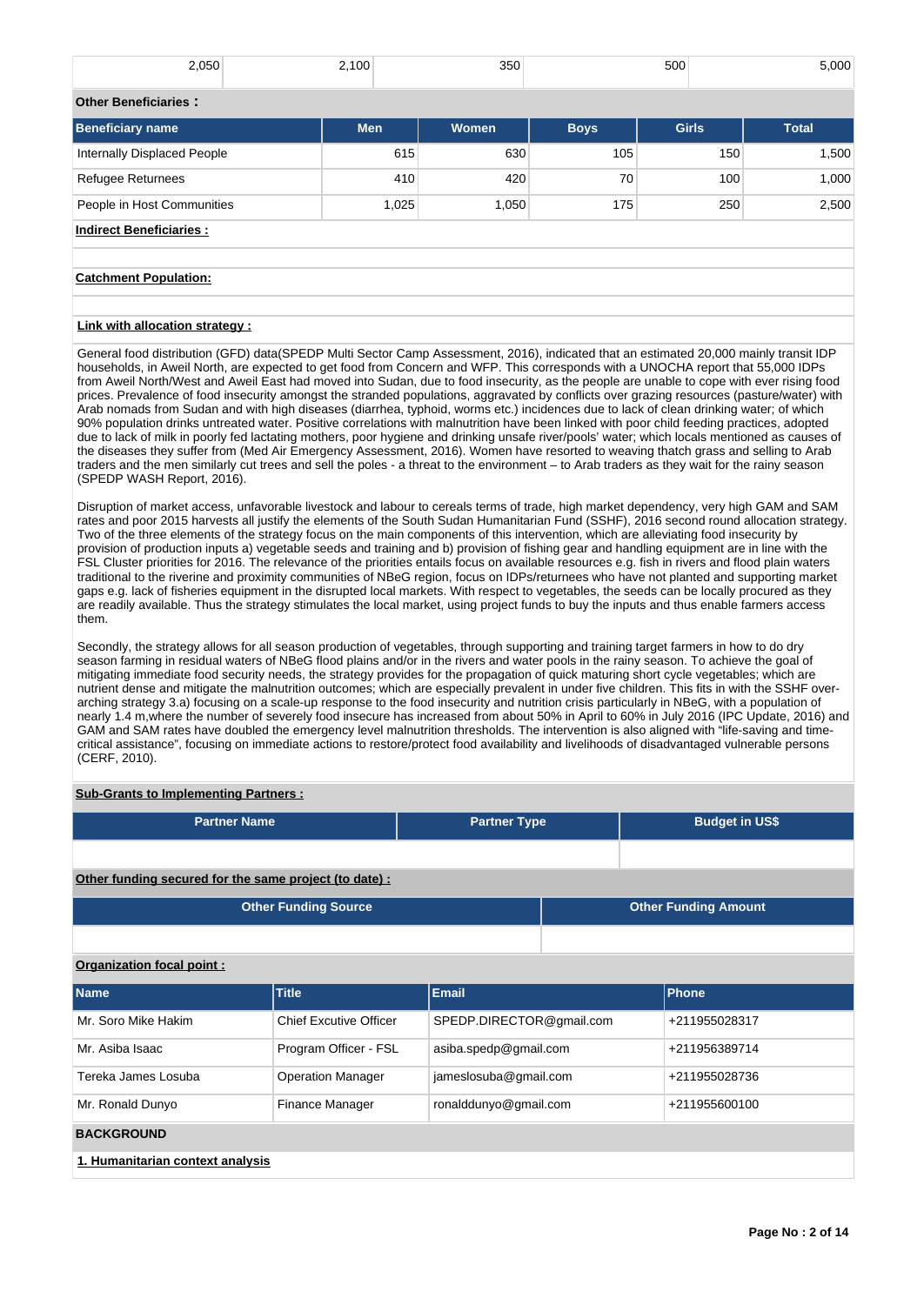The current context in South Sudan is characterized by what can be termed the deepest humanitarian crisis since independence. After the recent eruption of violence in July 2016, the humanitarian situation has deteriorated sharply in South Sudan. An estimated60,000+more people have been internally displaced, with an additional influx of 100,000+ refugees in to the neighboring countries; mainly Uganda, Kenya and the DRC. The July 2016 crisis has exacerbated the humanitarian challenges in South Sudan. The legacy of civil war, chronic underdevelopment and lately the dramatic fall of the oil-dependent economy has impacted heavily on the ability of the government to provide basic services and respond to humanitarian needs, rendering communities vulnerable to the effects of insecurity, displacement, food shortages, outbreaks of disease and natural shocks; notably droughts and seasonal floods.

According to the IPC Update, 2016 the overall food and nutrition security has generally deteriorated, with number of severely food insecure especially in Northern Bahr el Ghazel (in crisis and emergency phase) people increasing from 4.3 m in April to an estimated 4.8 m during the May–July 2016 lean season.Chronic erosion of ability to access food, depleted food stocks, physical insecurity, disrupted-or lack of market commodity flows from the South, the economic crisis (highest food prices,hampered trade with Sudan, poor access roads, deteriorating terms of trade, between livestock and labour to cereals) and sub-optimal increase in availability of wild foods, milk, fish and green harvest due to poor rains are the main reasons for the current deterioration in food security and nutrition(FSNMS Round 18, 2016; SPEDP Livelihood Recovery Project Report, 2016). Conflicts over grazing resources (pasture/water), with Arab nomads from Sudan, and high diseases (diarrhea, typhoid, worms etc.) incidences caused by drinking unsafe water (consumed by 90% of the population) have aggravated the prevalence of food insecurity among stranded (at South Sudan – Sudan border) returnee migrants. These transient IDPS, who settled in urban and/or peri-urban centers with no livelihoods base, were estimated at 55,000 IDPs, in April, but expected to have risen to 100,000+ by end of June 2016.

Although NBeG was among the most peaceful states, dating back to Dec. 2013, gradual deterioration in food security conditions have necessitated this project. They become the worst affected food insecure communities in South Sudan, being IDPs, returning and Host communities, this is because multiple socks such as law rainfall last year 2015, road accessibility, communicably change that worsen trade as the country rely on foreign inputs and many others per the assessment reports. Nutrition IPC classification also indicates a dire and very "critical" situation in many parts of NBeG, where predisposing factors (e.g. poor feeding and consumption of unsafe water) and diseases have also had adverse effects on nutrition. SPEDP holistic approaches through Food security and WASH Program will contribute to the reduction of high nutrition Gam rate from 17.4% July 2014 to 33.3% April 2016 IPC as well increasing food availability in Aweil North – Northern Bahr el Ghazel.

## **2. Needs assessment**

The current political instability is severely limiting peoples' livelihoods mostly returnees through the disruption of planting, livestock rearing, trade routes and markets, particularly in Northern Bahr Ghazel state where the border with Sudan was closed. It has left farmers unable to sow and harvest their crops and fishermen unable to access fishing gears. Many of ago-pastorals have also become destitute as their livestock, on which they often fall back during hard times, have died of diseases and also due to inadequate pasture and water led to migration of some. These have resulted in severe food shortages and price increases due to disruption in markets. This has led to the current humanitarian crisis, of which nearly 50% of the population is in crisis or emergency food insecurity situation (IPC Report April 2016) is in Northern Bahr Ghazel state in which the proposed Payams of Aweil North County falls within. Returnees continue to arrive and the highest number was observed in Aweil North and Aweil East Counties according to IOM. Most of these returnees gradually settle in urban and peri-urban centers and remain at risk long after the country broke from Sudan. Multiple shocks such as, dry spells at the beginning of the season that affected production in all Counties of the state in 2015, the prevailing economic crisis characterized by inflationary pressures, high food prices, lack of employment opportunities and vulnerability to natural hazards (floods and prolonged dry spells), in addition to human and livestock diseases characterize their way of present living. The preliminary GAM and SAM rate in Aweil North is 32.7% and 4.7% respectively. The GAM rate is the highest so far in the last 5 FSNMS. It is a pointer of the continuing deterioration of food security and humanitarian situation exercabated by deterioration economic situation due to devaluation of SSP. This has cuased close to six fold increase in cost of food items and other essential items in the Markerts affecting the resident drastically since over 80% depend on the market access for food(FSNMS July 2016 round 18 report-NBG). Therefore the loss of livelihood assets means that most of the households lack sustainable livelihood source and are idle. The coping strategies currently used by most of the communities range from the stress to crisis coping strategies. The commonly used coping strategies include less preferred food, limiting meal portion sizes, skipping day, fruit gathering, sale of livestock and borrowing. This reduction in daily meals to 1 meal per day, by most of the targeted vulnerable households, has also significantly affected lactating mothers as they need to have adequate daily meals to enable them exclusively breast feed their children below the age of six months.

The main providers/consulters' for information and data, in the target project areas, included Key Informants (KIs e.g. SSRRA, the local authorities) and the community members; i.e. vulnerable host community members and the IDPs. The main methodologies used were Key Informant Interviews (KIIs); which were corroborated with Focus Group Discussions (FGDs) and individual Household Holds Interviews (HHIs). The baseline mainly borrowed from and adapted the Household Economy Approach (HEA); which were used to assess the food security and livelihoods (FSL) status for affected households based on what contributes to their food basket and how in this case variables; e.g. the number of meals consumed by a household per day or the dietary diversity of the meal consumed are used to assess level of vulnerability based on food intake. The livelihood system/type versus the extent to which it may succumb to a shock(s), was also used as a baseline variable and is used cumulatively, with other factors, to determine the FSL resilience of individual households

## **3. Description Of Beneficiaries**

The proposed intervention will provide support to disadvantaged and vulnerable crop, livestock and fisheries dependent communities in Gok Machar and Ariak Counties (formerly Aweil North) of Lol (formerly Northern Bahr el Ghazal state in South Sudan. The Direct project beneficiaries will constitute the following:

- 3,000 households (18,000 individual vegetable farmers); and

- 2,000 households (12,000 individual fisher folks).

The households/individuals implementing activities in either of the project components will be constituted from returnees, IDPs and host community members

**4. Grant Request Justification**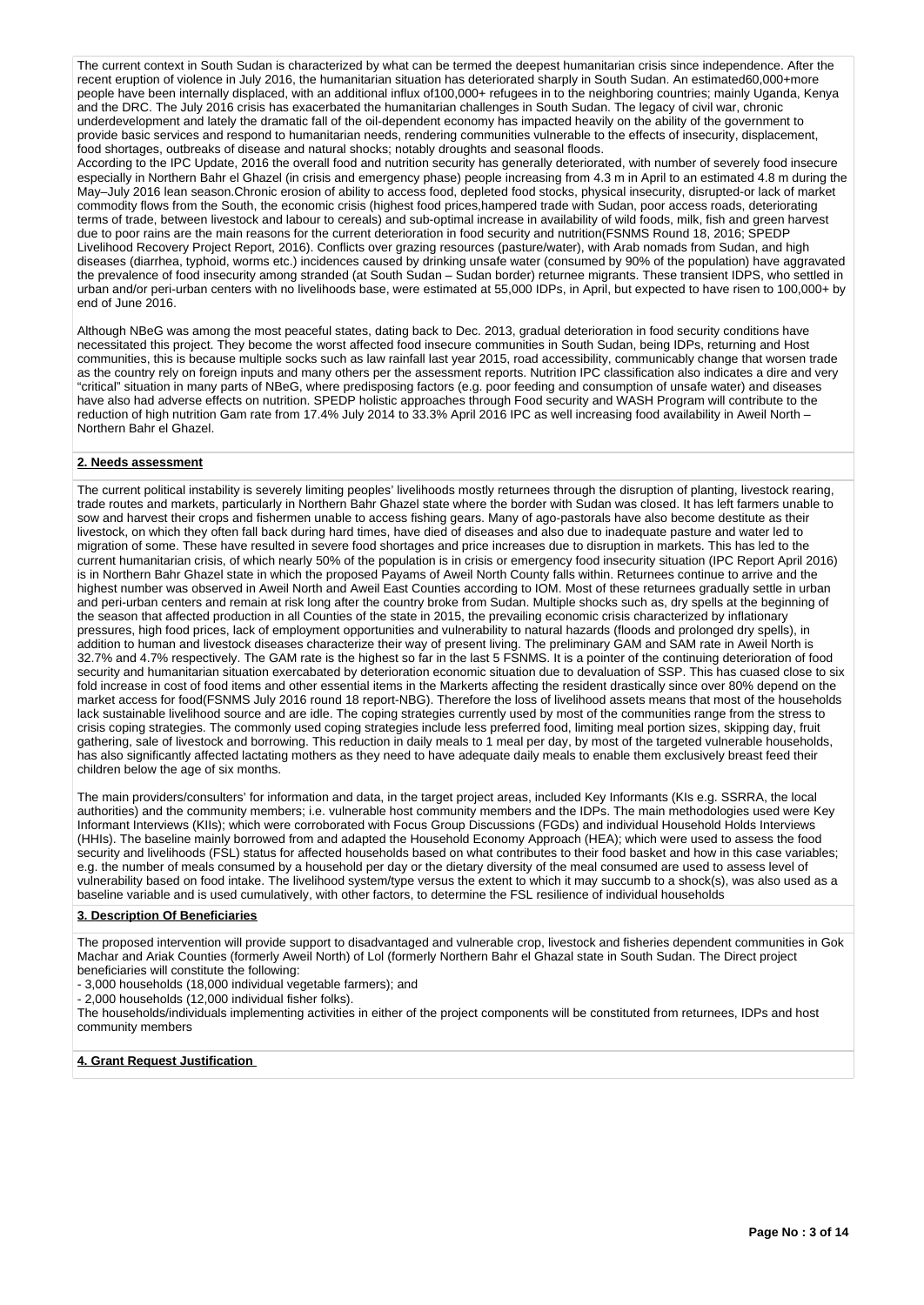Towards the end of 2015, SPEDP had successfully implemented a six-month Aweil North Livelihood recovery project (vegetables production) targeting 350 HHs (100 male HHs and 250 female HHs – hosts, IDPs and returnees) in two bomas (Chalek and PuorAkoon) in Jaacpayam in Ariak County (former Aweil North) in now Lol state. Similarly, SPEDP successfully implemented a 4-months integrated emergency WASH and nutrition project, in the first quarter of 2016, targeting 1339 HHs (983 IDPs and 356 hosts) in MalekMiir IDP camp in Malaual North payam; Aweil North County – Lol state in NBeG.

Food insecurity have been felt by the local population in this region as early as January 2016, compared to the usual or yearly hunger gap period of June and July; this was due to poor harvest and erratic rainfall in 2015. GFD data indicated that an estimated 20,000 mainly transit IDP households, in Aweil North, were expected to get food from Concern and WFP. A UNOCHA report also confirmed that 55,000 IDP from Aweil North/West and Aweil East had moved into Sudan, due to food insecurity, as the people are unable to cope with ever rising food prices.

SPEDP's humanitarian focus and added value is our long-standing commitment to Partner with international humanitarian agencies (e.g. UNFAO, other donor agencies). We are uniquely positioned to support livelihood support changes as we understand the context and, have close links with the local community and government structures and will remain in the area to strengthen communities' resilience to future crises. We accompany and mentor local communities, in this case farmers and fisher folks, throughout the project cycle.We jointly undertake assessments that consider gender, environment and protection (do-no-harm) and do not duplicate the actions of other likeminded actors.

In this project, SPEDP will partner with UNFAO to access core pipeline supplies of-fishin kits/gear and fish handling equipment. SPEDP will also benefit from the robust logistical capacity, of UNFAO, to deliver the supplies from Rumbek and SPEDP will then pick from Rumbek to Aweil Northern then do the onward distributions of the inputs to the end locations of the target recipients or beneficiaries. This complementarity will maximize expertise, resources and ensure increased reach to the food insecurity and malnutrition affected communities in South Sudan. Already, SPEDP and UNFAO have a positive working relationship with communities, localauthorities and the relevant sector departments of the counties in which this proposed initiative will be implemented and this will be a social asset for positive project inception and successful delivery.

By its very nature, this project is designed to build on the fore mentioned project within the same geographical focus. Whereas the preceding projects, where designed to meet the immediate lifesaving elements (improvedaccess to food, clean water and sanitation access) of the emergency food security, WASH and nutrition responses, this proposed initiative complements that project by responding to the immediate lifesaving concerns but also provides a basis for recovery and rebuilding of livelihoods, hence promoting community led resilience efforts. It's envisaged this will promote even more acceptability of the project and ensure local capacities are built to respond to future shocks. SPEDP has the requisite personnel to ensure this actually happens.

Crosscutting Issues

The main crosscutting themes that will be taken into consideration during this project implementation will focus on the mainstreaming of gender,do-no-harm/conflict sensitivity, environment and HIV/AIDS. Gender:

This entails inclusion of differing and vulnerability based on need:Sex and age dis aggregated data will be collected to show the numerical differences across the social groups. Beneficiaries will be assessed against agreed vulnerability criteria. Analysis and design will reflect differing needs.

## **5. Complementarity**

In May 2015, SPEDP successfully completed an emergency food security support to vulnerable conflict-affected populations in Northern Bahr el Ghazel states. This next phase will upscale into three more payams of Aweil North County namely Malekmiir,Jaac and Pamat. This up scaling is based on and largely informed by the recent (April IPC), and current SPEDP WASH Project in the area which also informed the setting of beneficiary criteria, project formulation and design. SPEDP's added value is its experience in Northern Bahr el Ghazal state as well as Central Equatoria and Eastern Equatoria, where it has been present implementing FSL emergency projects with other INGOs; notably the Christian Aid with institutional donor funding from Irish Aid since January 2015, UNFAO and previously CHF. SPEDP has been working there strategically, also with coordination from WFP and FAO therefore giving SPEDP a medium to long-term strategic presence in both states. These sustainable partnerships will be further developed and enhanced, in coordination with other INGOs, CBOs/community groups and the local government offices e.g. RRC/SSRRA and the County agriculture departments. We hope to roll out 'emergency livelihoods' linked to 'livelihoods recovery' programme to new target areas, on the condition of gradual end to the current conflict crisis. Eventual shift from interventions from emergency inputs provision to a more sustainable support through early recovery and longer-term livelihoods support, will significantly contribute to reduce the number vulnerable persons needing emergency assistance

## **LOGICAL FRAMEWORK**

## **Overall project objective**

To provide food production (vegetables and fisheries) inputs and agronomic skills training to help enhance livelihoods of food and income security of 5,000 households (30,000 individuals) in 3 payams in two counties of NeBG state

| <b>FOOD SECURITY AND LIVELIHOODS</b>                                                                                                                   |                                                                                                                                       |                                 |
|--------------------------------------------------------------------------------------------------------------------------------------------------------|---------------------------------------------------------------------------------------------------------------------------------------|---------------------------------|
| <b>Cluster objectives</b>                                                                                                                              | <b>Strategic Response Plan (SRP) objectives</b>                                                                                       | <b>Percentage of activities</b> |
| CO2: Protect livelihoods and promote<br>livelihoods based coping capacities of the<br>most vulnerable population at risk of hunger<br>and malnutrition | HRP 2016 SO2: Ensure communities are<br>protected, capable and prepared to cope with<br>significant threats                           | 100                             |
| Malekmirr, Jaac and Pamat payams of Aweil North County of Northern Bahrl Ghazel State                                                                  | Contribution to Cluster/Sector Objectives: To contribute to enhanced livelihood security for 5,000 households (30,000 individuals) in |                                 |
| Outcome 1                                                                                                                                              |                                                                                                                                       |                                 |
| vegetable varieties by poor vulnerable crop farmers; especially women and girls                                                                        | Household food availability and diet improved through vegetable seeds distribution, production and consumption of highly nutritious   |                                 |
| Output 1.1                                                                                                                                             |                                                                                                                                       |                                 |
| <b>Description</b>                                                                                                                                     |                                                                                                                                       |                                 |
| engage in vegetables production                                                                                                                        | a) 3,000 households(1800 Women Headed households and 1200 Men headed households) supported with emergency livelihood kits to          |                                 |
| <b>Assumptions &amp; Risks</b>                                                                                                                         |                                                                                                                                       |                                 |

#### **Assumptions & Risks**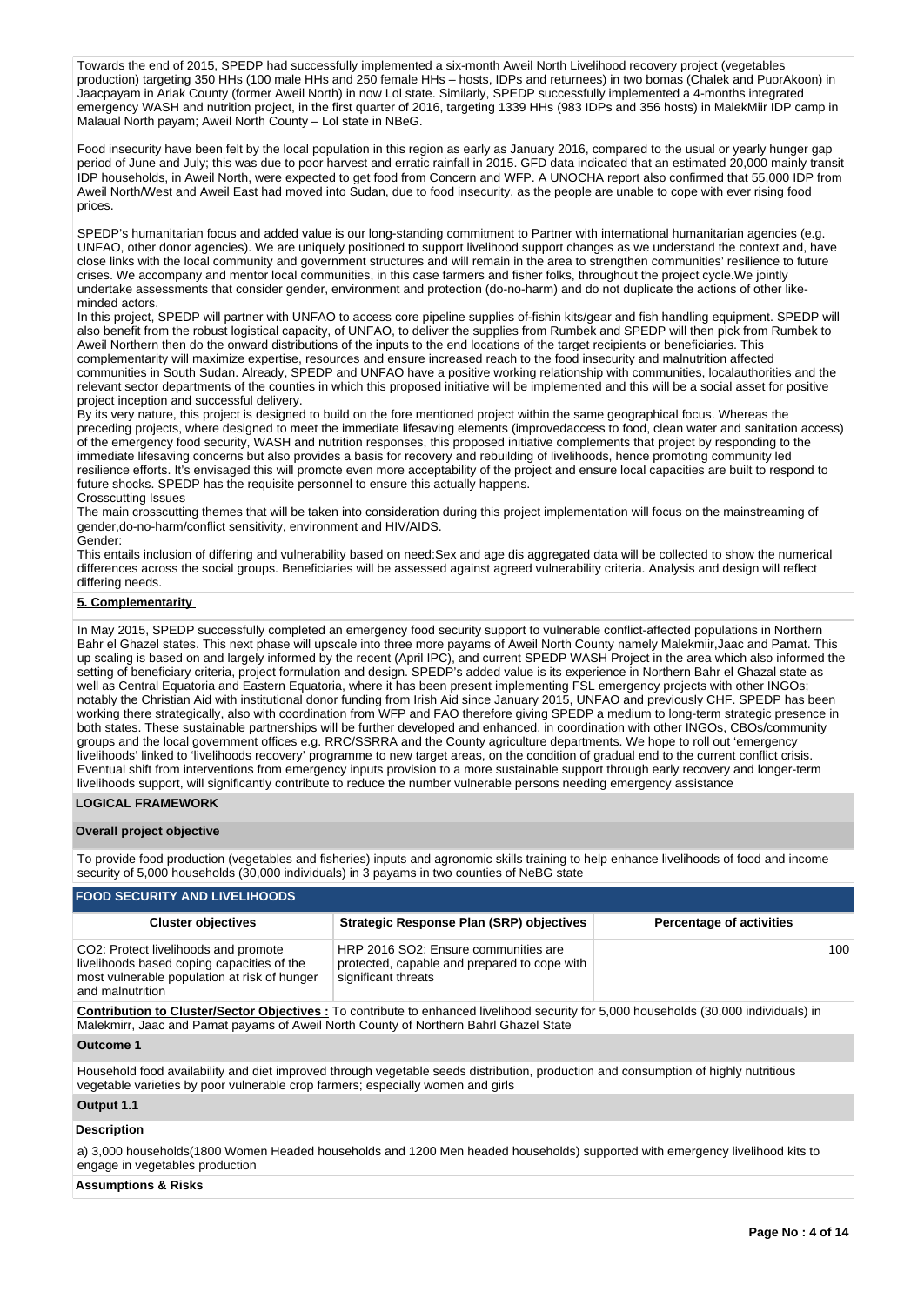| 1-Availability of funds<br>2-Reduced conflicts at the boarder with Sudan<br>3-Available SPEDP staff to provide monitoring support to the farmers in field management and harvest |
|----------------------------------------------------------------------------------------------------------------------------------------------------------------------------------|
| <b>Activities</b>                                                                                                                                                                |
| Activity 1.1.2                                                                                                                                                                   |
| Beneficiaries identification/selection                                                                                                                                           |
| Activity 1.1.3                                                                                                                                                                   |
| Training of vegetable farmers in hands-on improved agronomic practices                                                                                                           |
| Activity 1.1.4                                                                                                                                                                   |
| Procurement of tools hoe and watering canes                                                                                                                                      |
| Activity 1.1.5                                                                                                                                                                   |
| Distribution of production inputs -early maturing, short-cycle and nutrient-rich vegetable seeds.                                                                                |
| Activity 1.1.6                                                                                                                                                                   |
| Land preparation, planting, and field management and pest control                                                                                                                |
| Activity 1.1.7                                                                                                                                                                   |
| Post-distribution monitoring                                                                                                                                                     |
| Activity 1.1.8                                                                                                                                                                   |
| Reporting                                                                                                                                                                        |
|                                                                                                                                                                                  |

# **Activity 1.1.1**

Launching of the project

# **Indicators**

|                                |                                                                                                                                                       |                                                                                                                            | <b>End cycle beneficiaries</b> |       |                   |     | End<br>cycle  |  |
|--------------------------------|-------------------------------------------------------------------------------------------------------------------------------------------------------|----------------------------------------------------------------------------------------------------------------------------|--------------------------------|-------|-------------------|-----|---------------|--|
| Code                           | <b>Cluster</b>                                                                                                                                        | <b>Indicator</b>                                                                                                           | <b>Men</b>                     | Women | <b>Boys</b> Girls |     | <b>Target</b> |  |
| Indicator 1.1.1                | <b>FOOD SECURITY AND</b><br><b>LIVELIHOODS</b>                                                                                                        | Frontline # of disaster affected people having<br>improved access to food                                                  | 1,050                          | 1,500 | 150               | 300 | 3,000         |  |
|                                | Means of Verification: 1-No of beneficiaries who have grown vegetables<br>2-No of beneficiaries with increased plot of land for vegetables production |                                                                                                                            |                                |       |                   |     |               |  |
| Indicator 1.1.2                | <b>FOOD SECURITY AND</b><br><b>LIVELIHOODS</b>                                                                                                        | Frontline # of households receiving agricultural<br>tools/kits                                                             | 1,050                          | 1,500 | 150               | 300 | 3,000         |  |
|                                | <b>Means of Verification : 1- No of Beneficiaries who have received in puts</b><br>2-No of beneficiaries who have planted                             |                                                                                                                            |                                |       |                   |     |               |  |
| Output 1.2                     |                                                                                                                                                       |                                                                                                                            |                                |       |                   |     |               |  |
| <b>Description</b>             |                                                                                                                                                       |                                                                                                                            |                                |       |                   |     |               |  |
|                                | (vegetable seeds (Okra, Regila, Gudura and Tomato)                                                                                                    | b) 3,000 households (1800 Women headed households and 1200 Men headed households) supported with emergency livelihood kits |                                |       |                   |     |               |  |
| <b>Assumptions &amp; Risks</b> |                                                                                                                                                       |                                                                                                                            |                                |       |                   |     |               |  |
| 1-Funds released on time       |                                                                                                                                                       | 2-Reduced insecurity at the boarder with Sudan following the defection of General Deng Aturiong to Government.             |                                |       |                   |     |               |  |
| <b>Activities</b>              |                                                                                                                                                       |                                                                                                                            |                                |       |                   |     |               |  |
| Activity 1.2.1                 |                                                                                                                                                       |                                                                                                                            |                                |       |                   |     |               |  |
| Procurement of vegetables.     |                                                                                                                                                       |                                                                                                                            |                                |       |                   |     |               |  |
| Activity 1.2.2                 |                                                                                                                                                       |                                                                                                                            |                                |       |                   |     |               |  |
|                                | Transportation of seeds to the field office                                                                                                           |                                                                                                                            |                                |       |                   |     |               |  |
| Activity 1.2.3                 |                                                                                                                                                       |                                                                                                                            |                                |       |                   |     |               |  |
|                                |                                                                                                                                                       | Distribution of production inputs -early maturing, short-cycle and nutrient-rich vegetable seeds.                          |                                |       |                   |     |               |  |
| Activity 1.2.4                 |                                                                                                                                                       |                                                                                                                            |                                |       |                   |     |               |  |
| Post-distribution monitoring   |                                                                                                                                                       |                                                                                                                            |                                |       |                   |     |               |  |

**Activity 1.2.5**  Reporting

**Indicators**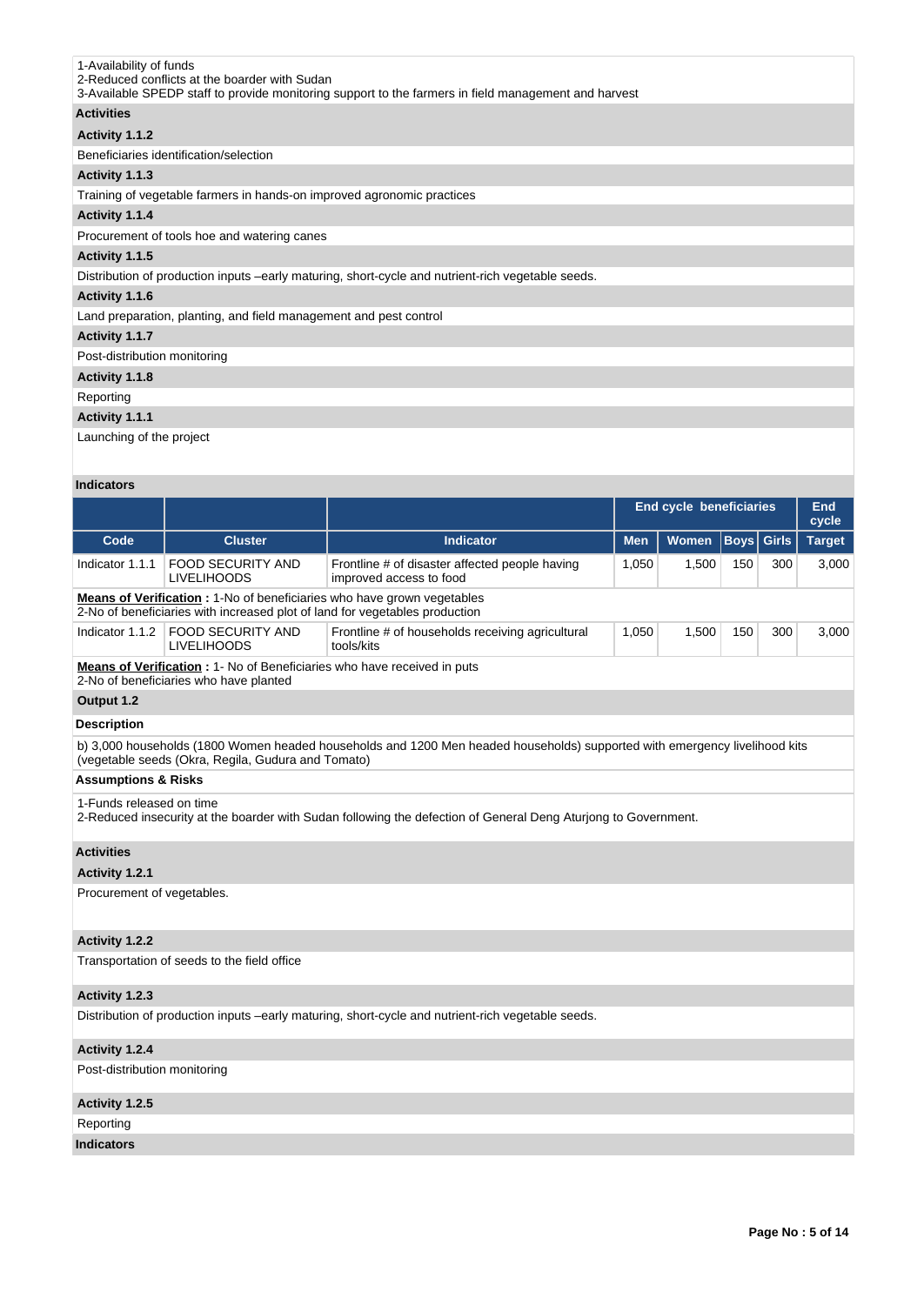|                                |                                                                                                 |                                                                                                                                                                                                                                     | <b>End cycle beneficiaries</b> |                         |             | <b>End</b><br>cycle |               |
|--------------------------------|-------------------------------------------------------------------------------------------------|-------------------------------------------------------------------------------------------------------------------------------------------------------------------------------------------------------------------------------------|--------------------------------|-------------------------|-------------|---------------------|---------------|
| Code                           | <b>Cluster</b>                                                                                  | <b>Indicator</b>                                                                                                                                                                                                                    | <b>Men</b>                     | Women                   | <b>Boys</b> | <b>Girls</b>        | <b>Target</b> |
| Indicator 1.2.1                | <b>FOOD SECURITY AND</b><br><b>LIVELIHOODS</b>                                                  | Frontline Quantity of vegetable seeds distributed<br>(Kgl)                                                                                                                                                                          |                                |                         |             |                     | 600           |
|                                |                                                                                                 | <b>Means of Verification:</b> amount of kilograms of vegetable seeds distributed                                                                                                                                                    |                                |                         |             |                     |               |
| Indicator $1.2.2$              | <b>FOOD SECURITY AND</b><br><b>LIVELIHOODS</b>                                                  | Frontline # of households provided with vegetable<br>seeds                                                                                                                                                                          | 1,200                          | 1,800                   | 0           | 0                   | 3,000         |
|                                | <b>Means of Verification:</b> Distribution lists                                                |                                                                                                                                                                                                                                     |                                |                         |             |                     |               |
| <b>Outcome 2</b>               |                                                                                                 |                                                                                                                                                                                                                                     |                                |                         |             |                     |               |
|                                |                                                                                                 | Household food availability/access and diet is improved through fishing kits distribution, improved fish catch and consumption of nutritious<br>fish by poor vulnerable beneficiary's fisher folks; especially men, women and boys. |                                |                         |             |                     |               |
| Output 2.1                     |                                                                                                 |                                                                                                                                                                                                                                     |                                |                         |             |                     |               |
| <b>Description</b>             |                                                                                                 |                                                                                                                                                                                                                                     |                                |                         |             |                     |               |
|                                |                                                                                                 | a) 2,000 households supported with emergency livelihood kits to engage in fishing activities.                                                                                                                                       |                                |                         |             |                     |               |
| <b>Assumptions &amp; Risks</b> |                                                                                                 |                                                                                                                                                                                                                                     |                                |                         |             |                     |               |
| 1-Availability of funds        |                                                                                                 |                                                                                                                                                                                                                                     |                                |                         |             |                     |               |
|                                | 2-Reduced insecurity along the boarder with Sudan<br>3-Willingess of the communities in fishing |                                                                                                                                                                                                                                     |                                |                         |             |                     |               |
| <b>Activities</b>              |                                                                                                 |                                                                                                                                                                                                                                     |                                |                         |             |                     |               |
| Activity 2.1.2                 |                                                                                                 |                                                                                                                                                                                                                                     |                                |                         |             |                     |               |
|                                | Beneficiaries identification/selection                                                          |                                                                                                                                                                                                                                     |                                |                         |             |                     |               |
| Activity 2.1.3                 |                                                                                                 |                                                                                                                                                                                                                                     |                                |                         |             |                     |               |
|                                | Beneficiaries registration/verification                                                         |                                                                                                                                                                                                                                     |                                |                         |             |                     |               |
| Activity 2.1.4                 |                                                                                                 |                                                                                                                                                                                                                                     |                                |                         |             |                     |               |
|                                |                                                                                                 | Training of beneficiaries on fish processing and preservation, fishing net making                                                                                                                                                   |                                |                         |             |                     |               |
| Activity 2.1.5                 |                                                                                                 |                                                                                                                                                                                                                                     |                                |                         |             |                     |               |
| Distribution of fishing kits   |                                                                                                 |                                                                                                                                                                                                                                     |                                |                         |             |                     |               |
| Activity 2.1.6                 |                                                                                                 |                                                                                                                                                                                                                                     |                                |                         |             |                     |               |
| Post-distribution monitoring   |                                                                                                 |                                                                                                                                                                                                                                     |                                |                         |             |                     |               |
| Activity 2.1.7                 |                                                                                                 |                                                                                                                                                                                                                                     |                                |                         |             |                     |               |
| Reporting                      |                                                                                                 |                                                                                                                                                                                                                                     |                                |                         |             |                     |               |
| Activity 2.1.1                 |                                                                                                 |                                                                                                                                                                                                                                     |                                |                         |             |                     |               |
| Project launching              |                                                                                                 |                                                                                                                                                                                                                                     |                                |                         |             |                     |               |
| <b>Indicators</b>              |                                                                                                 |                                                                                                                                                                                                                                     |                                |                         |             |                     |               |
|                                |                                                                                                 |                                                                                                                                                                                                                                     |                                | End cycle beneficiaries |             |                     | End<br>cycle  |
| Code                           | <b>Cluster</b>                                                                                  | <b>Indicator</b>                                                                                                                                                                                                                    | <b>Men</b>                     | <b>Women</b>            | <b>Boys</b> | <b>Girls</b>        | <b>Target</b> |
| Indicator 2.1.1                | <b>FOOD SECURITY AND</b><br><b>LIVELIHOODS</b>                                                  | Frontline # of disaster affected people having<br>improved access to food                                                                                                                                                           | 1,000                          | 600                     | 200         | 200                 | 2,000         |
| 2-Distribution List            | <b>Means of Verification: 1-Reciever of fishing kits from UNFAO</b>                             |                                                                                                                                                                                                                                     |                                |                         |             |                     |               |
| Output 2.2                     |                                                                                                 |                                                                                                                                                                                                                                     |                                |                         |             |                     |               |
| <b>Description</b>             |                                                                                                 |                                                                                                                                                                                                                                     |                                |                         |             |                     |               |
|                                |                                                                                                 | b) 2,000 households are supplied with appropriate fishing kits/gear and fish handling equipment and utilize them for fishing.                                                                                                       |                                |                         |             |                     |               |
| <b>Assumptions &amp; Risks</b> |                                                                                                 |                                                                                                                                                                                                                                     |                                |                         |             |                     |               |
| 3-Access to Water Bodies       | 1-Availability of fishing kits from UNFAO<br>2-Reduced insecurity along the Boarder with Sudan  |                                                                                                                                                                                                                                     |                                |                         |             |                     |               |
| <b>Activities</b>              |                                                                                                 |                                                                                                                                                                                                                                     |                                |                         |             |                     |               |
| Activity 2.2.1                 |                                                                                                 |                                                                                                                                                                                                                                     |                                |                         |             |                     |               |
| Beneficiaries verification     |                                                                                                 |                                                                                                                                                                                                                                     |                                |                         |             |                     |               |

# **Activity 2.2.2**

Transportation of Inputs from UNFAO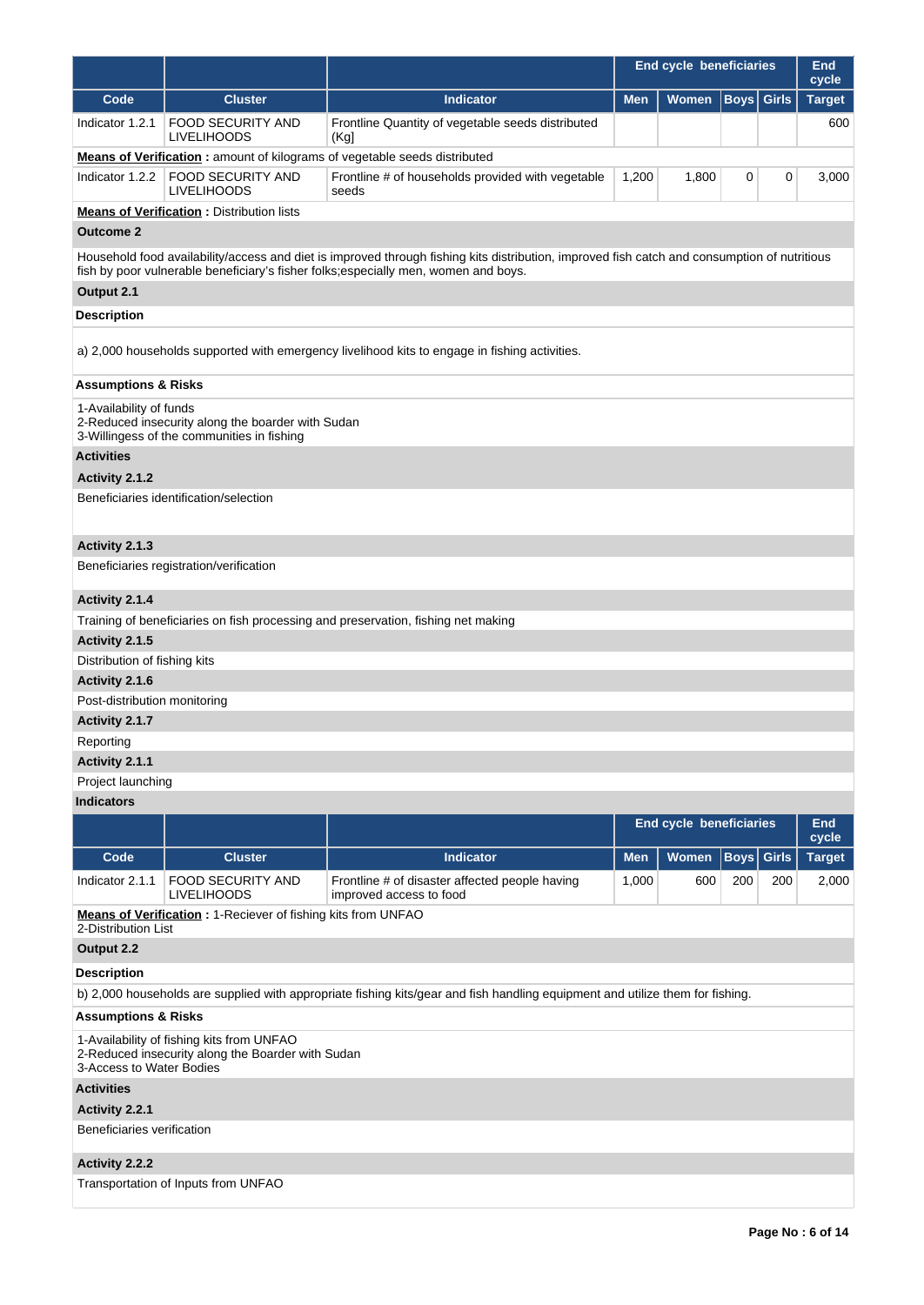## **Activity 2.2.3**

Identification of distribution centers

## **Activity 2.2.4**

Distribution of fishing kits

## **Activity 2.2.5**

Post-distribution monitoring

## **Activity 2.2.6**

## Reporting

**Indicators**

|                 |                                                |                                                                           | <b>End cycle beneficiaries</b> | End<br>cycle               |     |     |               |
|-----------------|------------------------------------------------|---------------------------------------------------------------------------|--------------------------------|----------------------------|-----|-----|---------------|
| Code            | <b>Cluster</b>                                 | <b>Indicator</b>                                                          |                                | Men   Women   Boys   Girls |     |     | <b>Target</b> |
| Indicator 2.2.1 | <b>FOOD SECURITY AND</b><br><b>LIVELIHOODS</b> | Frontline # of disaster affected people having<br>improved access to food | 1.000                          | 600                        | 200 | 200 | 2,000         |

## **Means of Verification: Reports**

## **Additional Targets :**

## **M & R**

## **Monitoring & Reporting plan**

There will be regular visits to beneficiary gardens as a component of the regular monitoring in order to check that people have really planted in the correct way and that they are managing their gardens well. SEPDP staff will also conduct regular project follow up and planned postdistribution monitoring distribution exercises to assess progress against targets and get also to get feedback from the beneficiaries on the benefits of the intervention. SPEDP will share a simplified version of its monitoring framework with key stakeholders (SSRRA/RRC, local leaders and beneficiary representatives – men and women - and where necessary. Post distribution monitoring will be done during implementation and simple community-based reviews and lesson-learn meetings will be conducted at least once in the life time of the project. Distribution will be supervised by volunteers who will provide protection during the distribution and the distribution will take place during day time from 11: 00 am – 2: PM.

A baseline and endline survey tools, Post –distribution monitoring (PDM) tool, field crop/vegetable growth assessment tool will be used during the implementation of this project. Data will be collected on a monthly basis however, the PDM will be once. Performance data analysis will be done using SSPS data analysis software and also manually where necessary and reports will be shared with the cluster at both state and national levels plus other relevant stakeholders like County Agriculture Department (CAD). Verification will be reports produced (baseline,endline, PDM and vegetable assessment report). Besides, the Program Officer for Livelihoods will be travelling to the field for support visit and monitoring activities

## **Workplan**

| <b>Activitydescription</b>                                                                                           | Year |  | $\overline{2}$ | 3 |  | 5 | 6. | 8 | 9  |          | $10$  11 12 |     |
|----------------------------------------------------------------------------------------------------------------------|------|--|----------------|---|--|---|----|---|----|----------|-------------|-----|
| Activity 1.1.1: Launching of the project                                                                             | 2016 |  |                |   |  |   |    |   | X. | X        |             |     |
| Activity 1.1.2: Beneficiaries identification/selection                                                               | 2016 |  |                |   |  |   |    |   | X  |          |             |     |
| Activity 1.1.3: Training of vegetable farmers in hands-on improved agronomic<br>practices                            | 2016 |  |                |   |  |   |    |   |    | X        |             |     |
| Activity 1.1.4: Procurement of tools hoe and watering canes                                                          | 2016 |  |                |   |  |   |    |   |    |          | X           |     |
| Activity 1.1.5: Distribution of production inputs -early maturing, short-cycle and<br>nutrient-rich vegetable seeds. | 2016 |  |                |   |  |   |    |   |    |          | X           |     |
| Activity 1.1.6: Land preparation, planting, and field management and pest control                                    | 2016 |  |                |   |  |   |    |   |    | X        | X           |     |
| Activity 1.1.7: Post-distribution monitoring                                                                         | 2016 |  |                |   |  |   |    |   |    |          |             | X   |
| Activity 1.1.8: Reporting                                                                                            | 2016 |  |                |   |  |   |    |   |    |          |             | X   |
| Activity 1.2.1: Procurement of vegetables.                                                                           | 2016 |  |                |   |  |   |    |   | X. | $\times$ | ΙX.         | ΙX. |
| Activity 1.2.2: Transportation of seeds to the field office                                                          | 2016 |  |                |   |  |   |    |   |    |          |             |     |
| Activity 1.2.3: Distribution of production inputs -early maturing, short-cycle and<br>nutrient-rich vegetable seeds. | 2016 |  |                |   |  |   |    |   |    |          |             |     |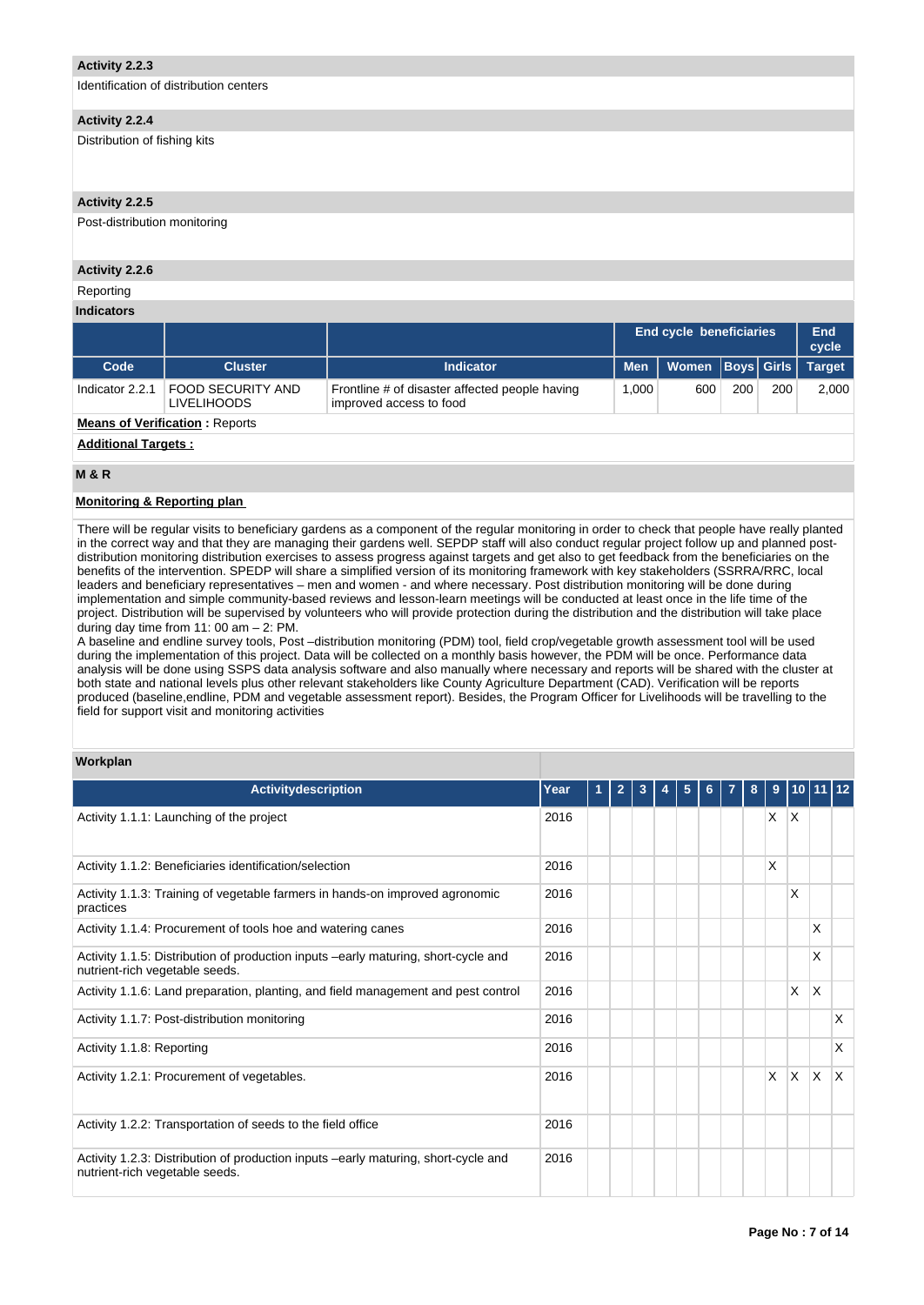| Activity 1.2.4: Post-distribution monitoring                                                         | 2016 |          |              |          | X            |
|------------------------------------------------------------------------------------------------------|------|----------|--------------|----------|--------------|
| Activity 1.2.5: Reporting                                                                            | 2016 |          |              |          | X            |
| Activity 2.1.1: Project launching                                                                    | 2016 | $\times$ |              |          |              |
| Activity 2.1.2: Beneficiaries identification/selection                                               | 2016 | $\times$ | ΙX.          |          |              |
| Activity 2.1.3: Beneficiaries registration/verification                                              | 2016 |          | X            |          |              |
| Activity 2.1.4: Training of beneficiaries on fish processing and preservation, fishing<br>net making | 2016 | <b>X</b> | $\mathsf{X}$ |          |              |
| Activity 2.1.5: Distribution of fishing kits                                                         | 2016 |          |              | X        | ΙX.          |
| Activity 2.1.6: Post-distribution monitoring                                                         | 2016 |          |              | $\times$ |              |
| Activity 2.1.7: Reporting                                                                            | 2016 |          |              |          | X            |
| Activity 2.2.1: Beneficiaries verification                                                           | 2016 | $\times$ | <b>X</b>     | X.       | $\mathsf{X}$ |
| Activity 2.2.2: Transportation of Inputs from UNFAO                                                  | 2016 |          |              | X        |              |
| Activity 2.2.3: Identification of distribution centers                                               | 2016 |          |              |          | X            |
| Activity 2.2.4: Distribution of fishing kits                                                         | 2016 |          |              | $\times$ |              |
| Activity 2.2.5: Post-distribution monitoring                                                         | 2016 |          |              |          | X            |
| Activity 2.2.6: Reporting                                                                            | 2016 |          |              |          | X            |

## **OTHER INFO**

## **Accountability to Affected Populations**

Accountability to the affected communities: SPEDP will conduct a project inception workshop with all project stakeholders. During this workshop, SPEDP will detail project information including budget, project staff will share progress with relevant stakeholders including other food security actors in the county.

Non-Discrimination: This project will focus on non-discrimination principles, the need of women are considered equally to the needs of men. More women will be targeted for vegetables production and more men will be targeted for fishing

Linking rights and standards: This project focus on right to food its activities empower beneficiaries to have access to food as its fundamental right. The proposed activities such as seeds and fishing kits distribution already meet the standard as they will be fishing kits will be provided by UNFAO.

Distribution will take place during day time and the distribution point will be located closer to the beneficiaries such that sick, old people and people with disabilities will easily access them.

SPEDP staff, men and women, will achieve through promotion of principles and values of fairness, dignity, respect, environmental conservation, inclusiveness and equality (men and women) in project set up and implementation, set up of accessible and transparent complaint mechanisms will be set and feedback provided regularly on the project implementation. This will be channeled through local authorities at payam level, community leaders or direct to the SPEDP field staff. However, Community survey will be done to find out how the beneficiaries prefer to complain. Project documentation will be shared with beneficiaries for transparency and accountability purpose. A group that consists of chiefs, camp leaders and field officers will be established to monitor the project progress. SPEDP will consider principles of "Do No Harm'' by accessing the level of vulnerability by age, gender, and diversity so that most vulnerable groups are prioritized. There will also be review of vulnerability caused by project activities so that mitigation measures are put in place from the lessons learnt.

## **Implementation Plan**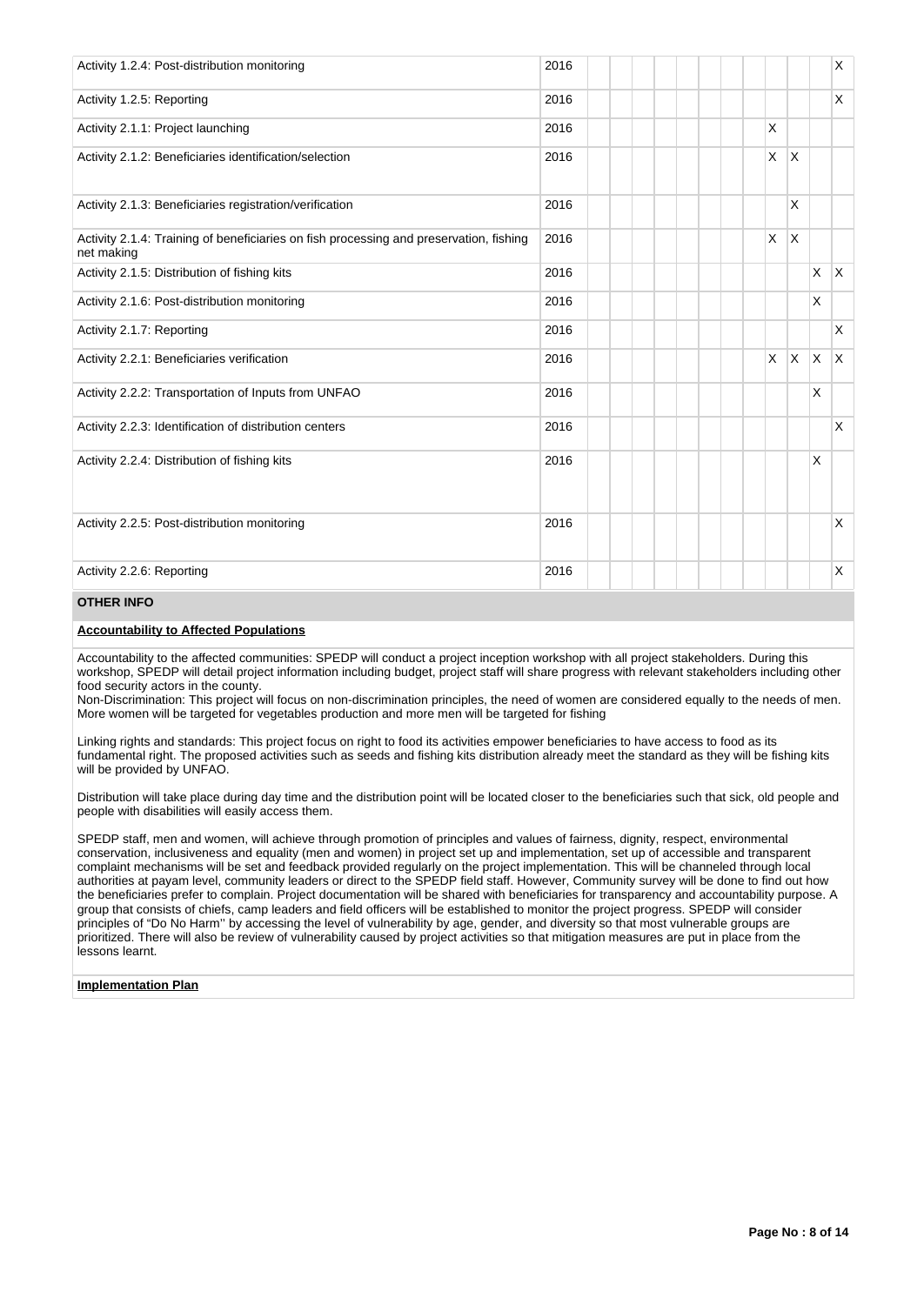This project will be implemented directly by SPEDP and in close collaboration with UNFAO; where the fishing inputs for this project will be obtained. The other actors that SPEDP will collaborate with are the SSRRA, chiefs and community elders. All the activities will be planned in line within the rain season calendar. SPEDP has already staff in place such as Agricultural officer; Fishery Officer this technical team will be led by project Manager and supported by Program Officer for Livelihoods among other supporting staff. SPEDP will constitute a project management committee comprising County Agriculture Department and the local authority. This committee will support the project implementation process and to ensure that the beneficiaries have a voice in the project implementation process. Together with the stakeholders, SPEDP will set Criteria for selecting beneficiaries among the returnees, IDPs and vulnerable host households: The beneficiary selection criteria are HHs which are: - Not able to plant/have no food stocks; - Female-headed HHs (e.g. widows); - Child-headed households, - Pregnant/lactating women-headed HHs; - Those who are labour poor (e.g. elderly, malnourished children, persons with disabilities, sick e.g. people living with or households affected by HIV/AIDs; - Not possessing/ have very few livelihood assets e.g. livestock; As outlined in the CERF life-saving criteria, livelihoods support (provision of food production inputs).

These beneficiaries will be selected in consultation with local leaders and target community members as well the SSRRA/RRC. There will be respect for peoples' privacy and confidentiality and on any sensitive aspects of targeting and beneficiary selection; SPEDP will use proxy methods and/or secondary information where possible.

The impact of this response will be that vulnerable IDP and host families will enjoy a better quality of life, improved food/income security. Expected outcomes of the proposed project is that 3,000 vulnerable IDP and host community families will benefit from access to vegetables inputs and 2,000 will benefit from access to fisheries production inputs. Although the objective of this project is to address immediate humanitarian needs of people affected by the crisis in Aweil North County, the project activities are designed in a way that they will address longer-term rehabilitation and resilience of beneficiaries. For example, the seeds, and fishing inputs of the intervention are primarily designed to address immediate acute food insecurity. However, it is anticipated that vegetables production will enable individuals and households to meet additional needs. For example, by increasing beneficiaries' food security we will increase their resilience in the next hunger gap

SPEDP staff will conduct regular project follow up and planned post-monitoring distribution exercises to assess progress against targets and get also to get feedback from the beneficiaries on the benefits of the intervention. SPEDP will share a simplified version of its monitoring framework with key stakeholders (SSRRA/RRC, local leaders and beneficiary representatives – men and women - and where necessary. Post distribution monitoring will be done during implementation and simple community-based reviews and lesson-learn meetings will be conducted at least twice in the life time of the project.

#### **Coordination with other Organizations in project area**

| Name of the organization | Areas/activities of collaboration and rationale |
|--------------------------|-------------------------------------------------|
| <b>UNFAO</b>             | collection of fishing kits for distribution     |

## **Environment Marker Of The Project**

A+: Neutral Impact on environment with mitigation or enhancement

#### **Gender Marker Of The Project**

2a-The project is designed to contribute significantly to gender equality

#### **Justify Chosen Gender Marker Code**

In line with the gender checklist, this project is rated 2a because gender dimensions have been considered in beneficiaries selection, the referenced needs assessments, project activities are the project indicators/outcomes have been gender-qualified or made more specific for each component of the intervention. Apart for the obvious desegregation of beneficiaries into men and women, SPEDP further considers other sub-categories which including pregnant women, children living in child-headed households, households with weak and sick children or elderly sick persons, persons with both physical and/or mental disabilities and also people living with HIV/AIDS (PLWAs). Due to weakened livelihoods, women and men often find themselves in situations where they have not established in terms of food and income security. Apart, for example from IDPs, returnees or host community women who have either lost their husbands or aregeographically isolated (from husbands who are in Khartoum, Juba etc.), resorting to use of negative coping livelihood strategies, they often have also engaged in alternative income sources which are characteristic of the poor(FSNMS Round 18, 2016). This includes them hiring out for casual labour, sale of alcohol, relying on kinship support for food and the extraction/sale of natural resources e.g. firewood for sale.

On the other hand, disadvantaged poor men have no formal jobs and many resort to urban migration and/or also engage in casual labour, selling of firewood, poles and charcoal; with the latter three activities posing a major environmental threat if uncontrolled particularly in situations of transit or settle displacements such as characterize NBeG state.Women and boys, especially for riverine communities, engage in fishing which is key livelihood activity for about 50% of the people in NBeG state. Therefore women and boys will also have equal access to production inputs through fishing resources distributions in the form of fishing kits/gear and fish handling equipment.

In NBeG state vegetables tends to be a monopoly income generation livelihood activity, for men, however the deliberate targeting and engagement of women through this intervention, will enable households to produce and provide nutrient-dense and quality food for the household, especially children who are at highest risk of malnutrition with deteriorating food insecurity situation; evidenced by the dramatic rise of GAM rates from 17.4 % in July 2014 to 32.7% in September, this year, in NBeG state (FSNMS Round 18, 2016).Women and girls will have equal access to production inputs and training in improved agronomic skills training; which usually is a monopoly of men. This this strengthens their livelihood capacities and enables women and girls, together with boys and men, to participate in projects implementation; including representation in farmers groups committees; hence involving women in decision making contributing to their empowerment (SPEDP Livelihood Recovery Project, 2015).

#### **Protection Mainstreaming**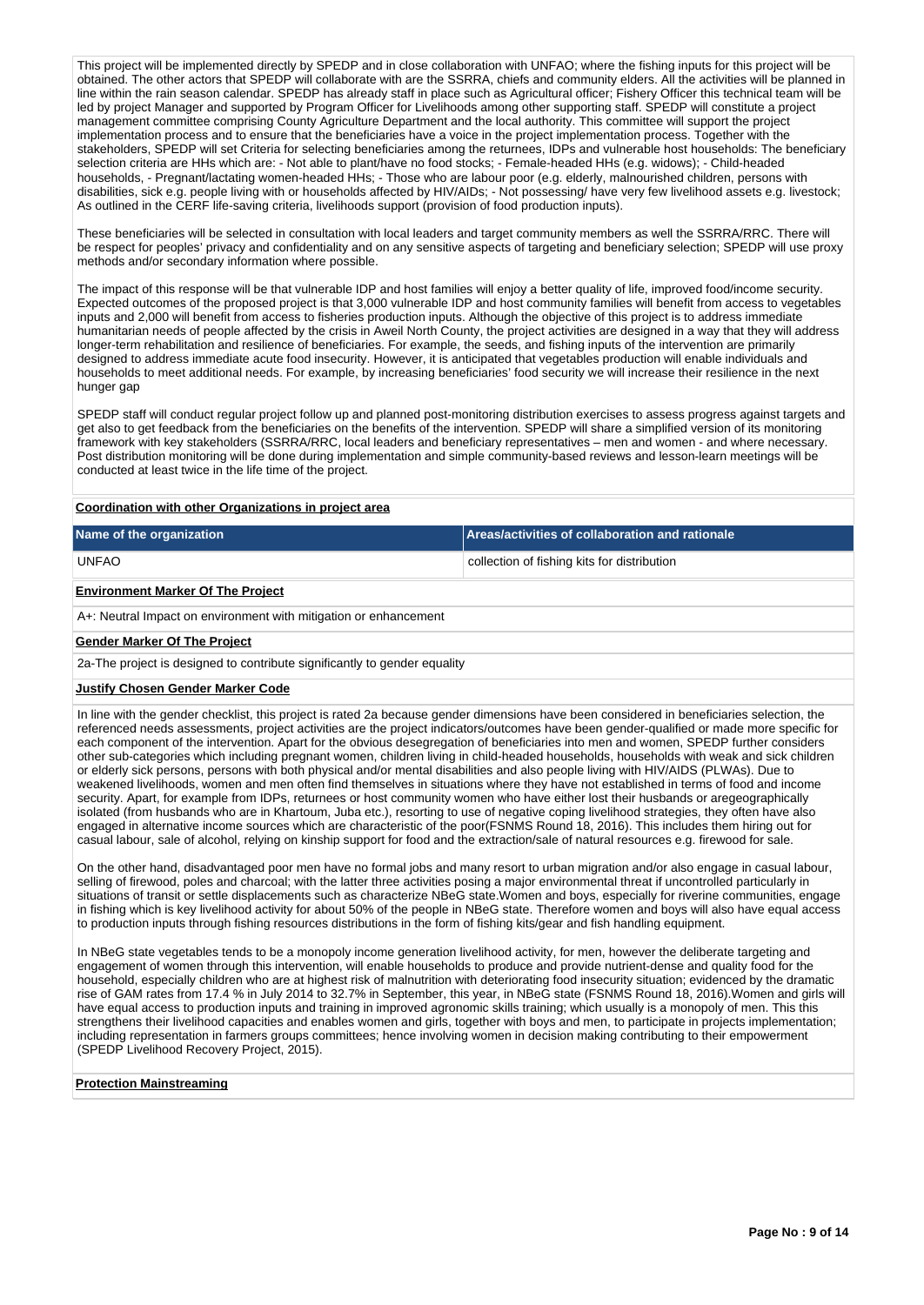SPEDP recognize that protection of women, children, the elderly and persons with disabilities is critical in effective humanitarian response planning and implementation. Therefore, protection shall be a priority cross cutting issue in this intervention. By applying the principles of protection in the design and implementation of all sectors, this shall help in ensuring proper targeting of the most vulnerable conflict-affected population, promote equality and generally reduce vulnerability. SPEDP will also include protection principles in the project cycle i.e. level of vulnerability by age, gender, and diversity assessed, most vulnerable groups prioritized and protection principles included, review vulnerability caused by project activities and implement mitigation measures and also identify lessons learnt. Besides, SPEDP and the target beneficiaries will carefully engage all relevant stakeholders (including host communities). Community input will inform locations of farm sites, water points, and inputs distribution sites, days and times. Safe access to the inputs (seeds, fishing kits) and distribution sites will be assessed to take in consideration all potential risk to beneficiaries as well as implementing mitigating measures. SPEDP will ensure that it's' programme staff are well inducted/trained, on the job, in order for them to rollout this 'do harm approach' to frontline workers (extension workers/inputs distributers) in the field. The location of distribution sites, timing of distributions and distribution procedures will also be informed by safety considerations for women (including lactating and pregnant mothers), boys, girls and special categories e.g. the elderly and persons with disabilities to ensure that distributions are inclusive and have no biases. Despite socio-ethnic and clan/tribal barriers to physical access, to benefit humanitarian assistance, all project activities (especially providing access to inputs) will be carried out impartially in the target areas where SPEDP will implement this project; and also regardless of whether the selected beneficiary are IDPs, returnees and/or host community. This will mitigate the potential for conflict over access to emergency assistance amongst the vulnerable groups.

SPEDP will ensure that gender-dis aggregated data will be collected and priority for support will be given to elderly women, female-headed households, widows, pregnant and lactating mothers. Women will be separately consulted in identification of needs and project design, and there will be gender parity in the beneficiaries committees. In addition, women will be engaged as production inputs distributors or social mobilizes during the planning and actual distribution of inputs. Distributions will be tailored (e.g. timing, location, prioritization, etc.).

## **Country Specific Information**

#### **Safety and Security**

Based on our information gathering through the SSRRA Aweil North and our local staffs on ground running other projects, the security situation in Aweil is calm. While SPEDP accesses the County from Juba. In addition to this, we have already staffs from Juba and locals from there on the ground that are from the community where this project is going to be implemented. This will ensure that activities will be implemented without any. Given the security situation of the area, SPEDP project Management will without fear send senior staff teams from Juba. We have already built our relationship with SSRRA in Aweil North and this relationship will continue to enable us implement the project

#### **Access**

Aweil North county has air strip which can be used both for fixed wing air craft in the dry season and Chopper in all seasons. Access to Aweil North is never a challenge by air unless security and bad. Within the county and particularly the three payams where this project will be implemented, road accessibility is good.. We will work with the local people to ensure that our operations run successfully in case of inaccessibility due to insecurity.

### **BUDGET**

| Code | <b>Budget Line Description</b>                                                                                                                                          |   | $D / S$ Quantity | <b>Unit</b>       | <b>Duration</b>       | $\frac{9}{6}$     | <b>Total Cost</b> |  |  |
|------|-------------------------------------------------------------------------------------------------------------------------------------------------------------------------|---|------------------|-------------------|-----------------------|-------------------|-------------------|--|--|
|      |                                                                                                                                                                         |   |                  | cost              | <b>Recurran</b><br>ce | charged<br>to CHF |                   |  |  |
|      | <b>Staff and Other Personnel Costs</b>                                                                                                                                  |   |                  |                   |                       |                   |                   |  |  |
| 1.1  | Project Manager                                                                                                                                                         | D | 1                | 2,000<br>.00      | 4                     | 100.00            | 8,000.00          |  |  |
|      | 100% Salary for Project Manager for 4 Months, This is a field based staff will be working through the project period in the field                                       |   |                  |                   |                       |                   |                   |  |  |
| 1.2  | Program officer FSL                                                                                                                                                     | D | $\mathbf{1}$     | 3,000<br>.00      | 4                     | 30.00             | 3,600.00          |  |  |
|      | 30% Salary contribution to the Program officer FSL, His time on this project will be 30% based in the field to ensure quality Job is<br>done within the shortest period |   |                  |                   |                       |                   |                   |  |  |
| 1.3  | <b>Hotoculture Officer</b>                                                                                                                                              | D | 1                | 1,500<br>.00.     | 4                     | 100.00            | 6,000.00          |  |  |
|      | The position is budget one 100%, the staff will be in charge of training and supervision of Agriculture Extension officers                                              |   |                  |                   |                       |                   |                   |  |  |
| 1.4  | <b>Fishery Officer</b>                                                                                                                                                  | D | 1 <sup>1</sup>   | 1,500<br>.00.     | 4                     | 100.00            | 6,000.00          |  |  |
|      | The Position is budgeted 100%, the staff is incharged of training and supervision of fisheries officers                                                                 |   |                  |                   |                       |                   |                   |  |  |
| 1.5  | <b>Agriculture Extension Offcers</b>                                                                                                                                    | D | 5                | 750.0<br>$\Omega$ | 4                     | 100.00            | 15,000.00         |  |  |
|      | Those officers are budgeted 1005, they are inchagre of beneficiries Identification, Registration, training, Inputs distribution and<br>supervision                      |   |                  |                   |                       |                   |                   |  |  |
| 1.6  | <b>Fisheries Officers</b>                                                                                                                                               | D | 5                | 750.0<br>$\Omega$ | 4                     | 100.00            | 15,000.00         |  |  |
|      | Inchage of beneficiries Indentification, Registration, Training and supervision of beneficiaries                                                                        |   |                  |                   |                       |                   |                   |  |  |
| 1.7  | Monitering and Evalaution Officer                                                                                                                                       | S | 1.               | 1,800<br>.00.     | 4                     | 25.00             | 1,800.00          |  |  |
|      | 25% of the time will be put on this project for 4 months. the project will contribute 25% to the salary of the Monitoring and<br>Evaluation                             |   |                  |                   |                       |                   |                   |  |  |
| 1.8  | <b>Operation Manager</b>                                                                                                                                                | S | 1                | 2,500<br>.00      | 4                     | 15.00             | 1,500.00          |  |  |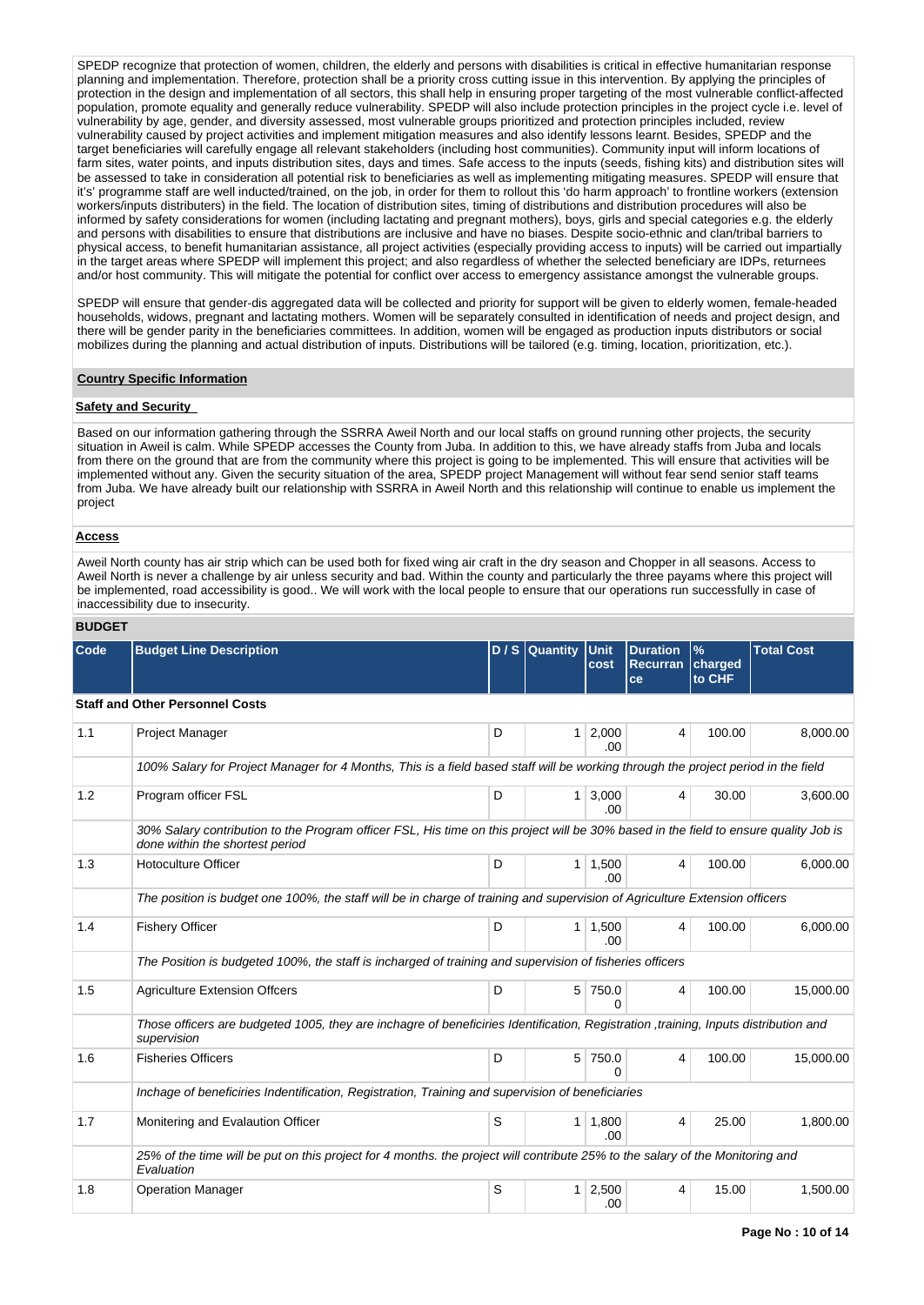|                  | 15% of the time of the Operation Manager will be involved in this project coordination of the procurement, getting inputs and<br>ensuring operations are running normally to meet the deadline. |   |      |                        |              |        |           |
|------------------|-------------------------------------------------------------------------------------------------------------------------------------------------------------------------------------------------|---|------|------------------------|--------------|--------|-----------|
| 1.9              | Finance Manager                                                                                                                                                                                 | S |      | $1 \mid 2,500$<br>.00. | 4            | 15.00  | 1,500.00  |
|                  | 15% of the time of the finance Manager will be required on this project in preparing of the reports to ensure that things are done<br>right. the project will contribute 20% to the project     |   |      |                        |              |        |           |
| 1.10             | <b>Field Accountant</b>                                                                                                                                                                         | S |      | $1 \mid 1,200$<br>.00  | 4            | 15.00  | 720.00    |
|                  | This person is charged 15%, he will be responsible on generating field financial reports.                                                                                                       |   |      |                        |              |        |           |
| 1.11             | Procurment and Logistic                                                                                                                                                                         | S |      | $1 \mid 1,200$<br>.00  | 4            | 15.00  | 720.00    |
|                  | This position is charged 15% he will be in-charged on transporting inputs to the project locations during the project Period                                                                    |   |      |                        |              |        |           |
| 1.12             | <b>Chief Excutive Officer</b>                                                                                                                                                                   | S | 1    | 4,000<br>.00           | 4            | 15.00  | 2,400.00  |
|                  | The Position is charged 15%, he will be providing the overall grant management.                                                                                                                 |   |      |                        |              |        |           |
|                  | <b>Section Total</b>                                                                                                                                                                            |   |      |                        |              |        | 62,240.00 |
|                  | Supplies, Commodities, Materials                                                                                                                                                                |   |      |                        |              |        |           |
| 2.1              | Procurment of vegetables seeds                                                                                                                                                                  | D | 3000 | 8.00                   | $\mathbf{1}$ | 100.00 | 24,000.00 |
|                  | Okra 50Gram, Tomato, Regila and Gudura 50 Gram each per HHS                                                                                                                                     |   |      |                        |              |        |           |
| $2.2\,$          | Procurment of fishing Kits                                                                                                                                                                      | D |      | 2000 12.00             | 0            | 100.00 | 0.00      |
|                  | To be provided by UNFAO(2000 boxes of hooks and 4000 rolls of twines). each beneficiary to get 1 box of hooks and 2 rolls of<br>twines                                                          |   |      |                        |              |        |           |
| 2.3              | Vehicle hire for picking Inputs                                                                                                                                                                 | D |      | $2 \mid 2,000$<br>.00  | 1            | 100.00 | 4,000.00  |
|                  | Vehicle hire for picking Inputs from Aweil town Logistics Cluster store                                                                                                                         |   |      |                        |              |        |           |
| 2.4              | Prucurment of Traning materials for Vegetables and Fishing                                                                                                                                      | D | 5000 | 0.40                   | $\mathbf{1}$ | 100.00 | 2,000.00  |
|                  | Production of training materials, stationaries and Printing of Burners 5000 Beneficiaries                                                                                                       |   |      |                        |              |        |           |
| 2.5              | Vehicle Hire for Distribution of Inputs to the project sites                                                                                                                                    | D |      | 6   800.0<br>0         | $\mathbf{1}$ | 100.00 | 4,800.00  |
|                  | 6 trips to all the 3 Payam                                                                                                                                                                      |   |      |                        |              |        |           |
| 2.6              | Feeding and Transport refund during Project Launching                                                                                                                                           | D |      | 60 10.00               | 1            | 100.00 | 600.00    |
|                  | Feeding and Transport Refund for 60 Stakeholders in all the 3 Payams during the 1 day project Inception Workshop                                                                                |   |      |                        |              |        |           |
| 2.7              | Feeding during trainings for Vegetables and Fisheries                                                                                                                                           | D | 5000 | 1.00                   | 2            | 100.00 | 10,000.00 |
|                  | Feeding during the 2 days training for beneficiaries in Vegetables and and fishieries                                                                                                           |   |      |                        |              |        |           |
| 2.8              | Sign posts to the groups                                                                                                                                                                        | D |      | 15 100.0<br>0          | 1            | 100.00 | 1,500.00  |
|                  | Fixing of sign post to the groups                                                                                                                                                               |   |      |                        |              |        |           |
| 2.9              | Printing of t-shirts to the stakeholders and beneficires for<br>visibililty                                                                                                                     | D |      | 100 10.00              | 1            | 100.00 | 1,000.00  |
|                  | Printing of 100 T-shirts for project visibility                                                                                                                                                 |   |      |                        |              |        |           |
|                  | <b>Section Total</b>                                                                                                                                                                            |   |      |                        |              |        | 47,900.00 |
| <b>Equipment</b> |                                                                                                                                                                                                 |   |      |                        |              |        |           |
| 3.1              | Motobikes                                                                                                                                                                                       | D |      | 2 5,000<br>.00         | $\mathbf{1}$ | 100.00 | 10,000.00 |
|                  | Procurement of 2 Motorbikes                                                                                                                                                                     |   |      |                        |              |        |           |
| 3.2              | Computer Laptop                                                                                                                                                                                 | D |      | $1 \mid 1,000$<br>.00  | 1            | 100.00 | 1,000.00  |
|                  | Procurement of 1 Laptops                                                                                                                                                                        |   |      |                        |              |        |           |
| 3.3              | Cameras                                                                                                                                                                                         | D |      | 2 500.0<br>0           | 1            | 100.00 | 1,000.00  |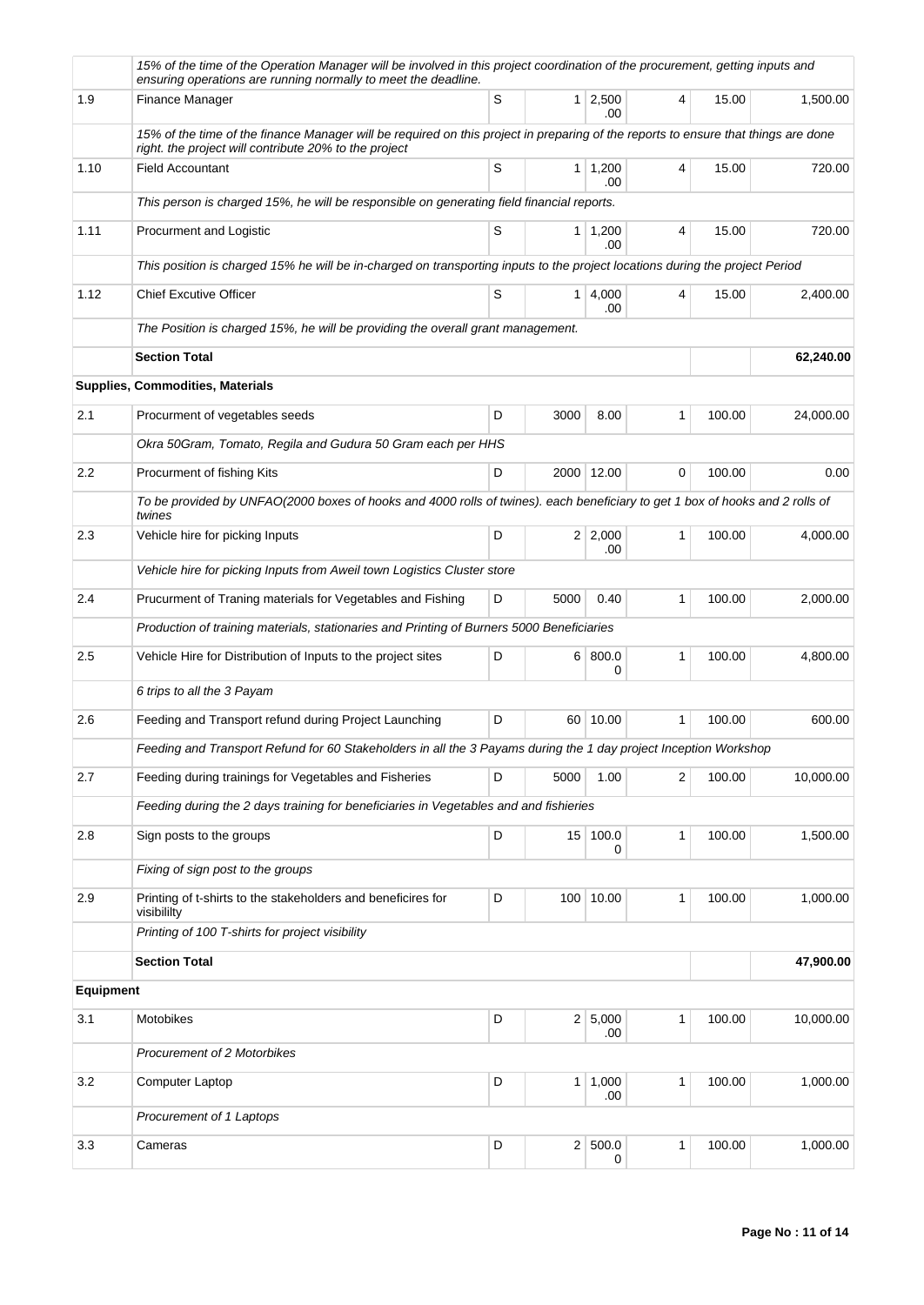|               | 2 Cameras for taking Photoes in the field                                                         |             |                |                       |   |        |           |
|---------------|---------------------------------------------------------------------------------------------------|-------------|----------------|-----------------------|---|--------|-----------|
|               | <b>Section Total</b>                                                                              |             |                |                       |   |        | 12,000.00 |
| <b>Travel</b> |                                                                                                   |             |                |                       |   |        |           |
| 5.1           | Flight by Juba staff to Aweil                                                                     | D           |                | 13 540.0<br>0         | 1 | 100.00 | 7,020.00  |
|               | 13 to and from flights by project team to Aweil                                                   |             |                |                       |   |        |           |
| 5.2           | Perduime while in the field                                                                       | D           |                | 100 40.00             | 1 | 100.00 | 4,000.00  |
|               | 100 days perduime for program and finance team while in the field for monitoring for the 4 months |             |                |                       |   |        |           |
| 5.3           | Accomondation while in the field                                                                  | D           |                | 100 30.00             | 1 | 100.00 | 3,000.00  |
|               | Accommodation while in the field for traveling managers                                           |             |                |                       |   |        |           |
|               | <b>Section Total</b>                                                                              |             |                |                       |   |        | 14,020.00 |
|               | <b>General Operating and Other Direct Costs</b>                                                   |             |                |                       |   |        |           |
| 7.1           | Office Rent Contribution Juba                                                                     | S           | 1 <sup>1</sup> | 2,000<br>.00          | 4 | 20.00  | 1,600.00  |
|               | Contribution to the office rent in the Juba                                                       |             |                |                       |   |        |           |
| 7.2           | <b>Office Rent Aweil</b>                                                                          | D           | $\mathbf{1}$   | 800.0<br>0            | 4 | 40.00  | 1,280.00  |
|               | Rent Contribution to field office in Aweil                                                        |             |                |                       |   |        |           |
| 7.3           | Fuel for Office Generator Juba                                                                    | s           | 1              | 600.0<br>0            | 4 | 10.00  | 240.00    |
|               | Contribution to Generator fuel in Juba                                                            |             |                |                       |   |        |           |
| 7.4           | Fuel for office Generator Aweil                                                                   | D           | $\mathbf{1}$   | 500.0<br>0            | 4 | 20.00  | 400.00    |
|               | <b>Contribution to office Generator Aweil</b>                                                     |             |                |                       |   |        |           |
| 7.5           | Internt Subcription Aweil                                                                         | D           | 1              | 600.0<br>0            | 4 | 40.00  | 960.00    |
|               | Contribution to monthly Internet subscription                                                     |             |                |                       |   |        |           |
| 7.6           | Internet Subcription Juba                                                                         | s           |                | $1 \mid 1,200$<br>.00 | 4 | 15.00  | 720.00    |
|               | Contribution to Juba monthly Internet subscription                                                |             |                |                       |   |        |           |
| 7.7           | Vehicles Maintance Juba                                                                           | $\mathbf s$ | 2 <sup>2</sup> | 800.0<br>0            | 4 | 20.00  | 1,280.00  |
|               | Contribution to Field maintenance and fuel for administration in Juba                             |             |                |                       |   |        |           |
| 7.8           | Utilities - Juba                                                                                  | $\mathbf s$ | 1 <sup>1</sup> | 800.0<br>0            | 4 | 20.00  | 640.00    |
|               | Utilities in Juba office                                                                          |             |                |                       |   |        |           |
| 7.9           | <b>Utilities Aweil</b>                                                                            | D           | 1 <sup>1</sup> | 500.0<br>0            | 4 | 20.00  | 400.00    |
|               | Utilities in Awile Office                                                                         |             |                |                       |   |        |           |
| 7.10          | Suppot to County Agriculture department                                                           | D           | 1 <sup>1</sup> | 845.0<br>0            | 4 | 100.00 | 3,380.00  |
|               | Monthly support to the County agriculture for cordination of the project                          |             |                |                       |   |        |           |
| 7.11          | Stationaries for Juba                                                                             | $\mathbf s$ | 1 <sup>1</sup> | 1,000<br>.00          | 4 | 20.00  | 800.00    |
|               | Office stationaries                                                                               |             |                |                       |   |        |           |
| 7.12          | <b>Stationaries Aweil</b>                                                                         | D           | 1              | 500.0<br>0            | 4 | 20.00  | 400.00    |
|               | <b>Office Stattionaries Aweil</b>                                                                 |             |                |                       |   |        |           |
| 7.13          | Air time for Commuincation Juba and Aweil                                                         | D           | $\mathbf{1}$   | 500.0<br>0            | 4 | 40.00  | 800.00    |